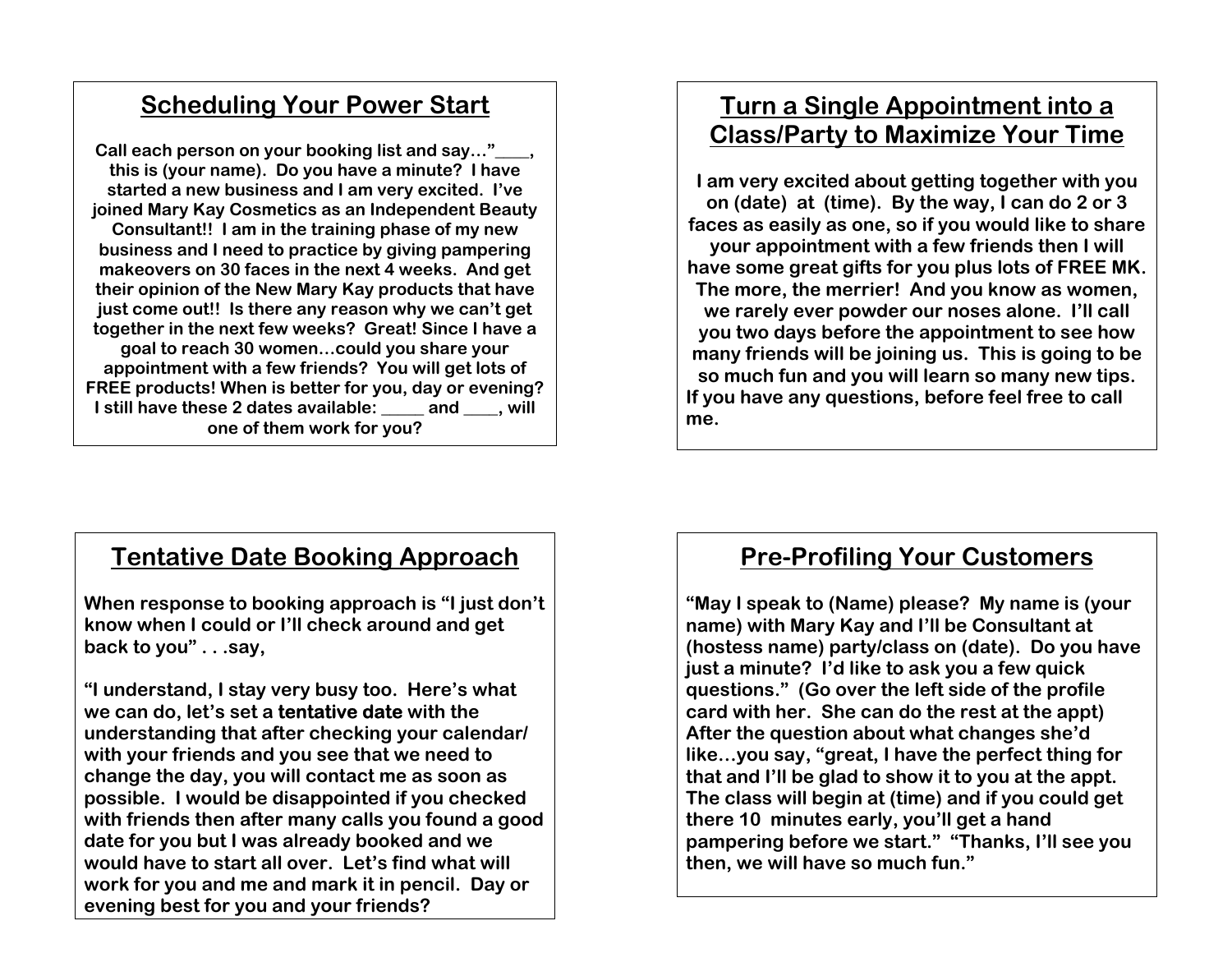### **Cracker Jack Recruiting Talk**

**This is my favorite page because I get to share with you why I love MK. (Tell 2 or 3 things that you like and what goals you have for your business) Now I am going to ask you all to be my Headhunters and if you know of someone who might be good at Mk…if she's a qualified new team**  member then you will get free from me. You **get to see what we do…make women feel good and look good and we average \$25/hour per appt. Hundreds of women make over \$100,000/year plus hundreds of FREE cars from Grand Ams to Cadillacs. If anyone hear is interested in getting more info then I will be glad to give you packet before you leave. Now on to skin care….** 

## **Consultation with Guest alone**

**As you talk with each guest individually, ask ...** 

- e **"Doesn't you face feel great?" Smile and nod**
- e **"Aren't you excited bout having a softer, more radiant complexion?" Smile and nod**
- e **"Wouldn't you agree that the Day Radiance Foundation evened out your skin tone?" smile/nod**
- e **"Did you enjoy the class?" smile/nod**
- e **"Did you feel like you learned something?" s/n**
- e **"(Name), were you as excited about how good you looked in the mirror as much as I believe you were? You know your situation a whole lot better than I do. It's up to you, I'll work with you either way. Would you rather splurge and pamper yourself with that extra touch of class that comes with the Basic Plus Basic, or would you feel better just starting with our Goddess on the Go Collection?"**

# **Closing Your Class**

**Have everyone fluff their fair and have compliment time. Go around the table and have everyone say what they like best about the way each guest looks. SAY . . . "At this point, everyone has 3 questions: How much does it cost? How can I pay for it? When do I get it? I'm happy to tell you that I have most everything with me tonight so you can take it home and start using it right away. And to make it easy for you, I take checks, MC and Visa." Explain your 3 sets, give the price for each set and what comes in each. Let me help you put this into perspective…how much would you say your favorite outfit costs with shoes, etc? How often do you get to wear it? With MK, you feel great everyday and your skin will thank you years later!** 

## **Booking Approach From A Class**

**"At your second makeover what would you like to learn more about?" "I guaranteed you more than one appt! When we get together for your second facial, is there any reason why you couldn't share it with 3 or 4 friends so you can get more FREE MK? Would you prefer a makeover class, skincare class or pampering party?"**